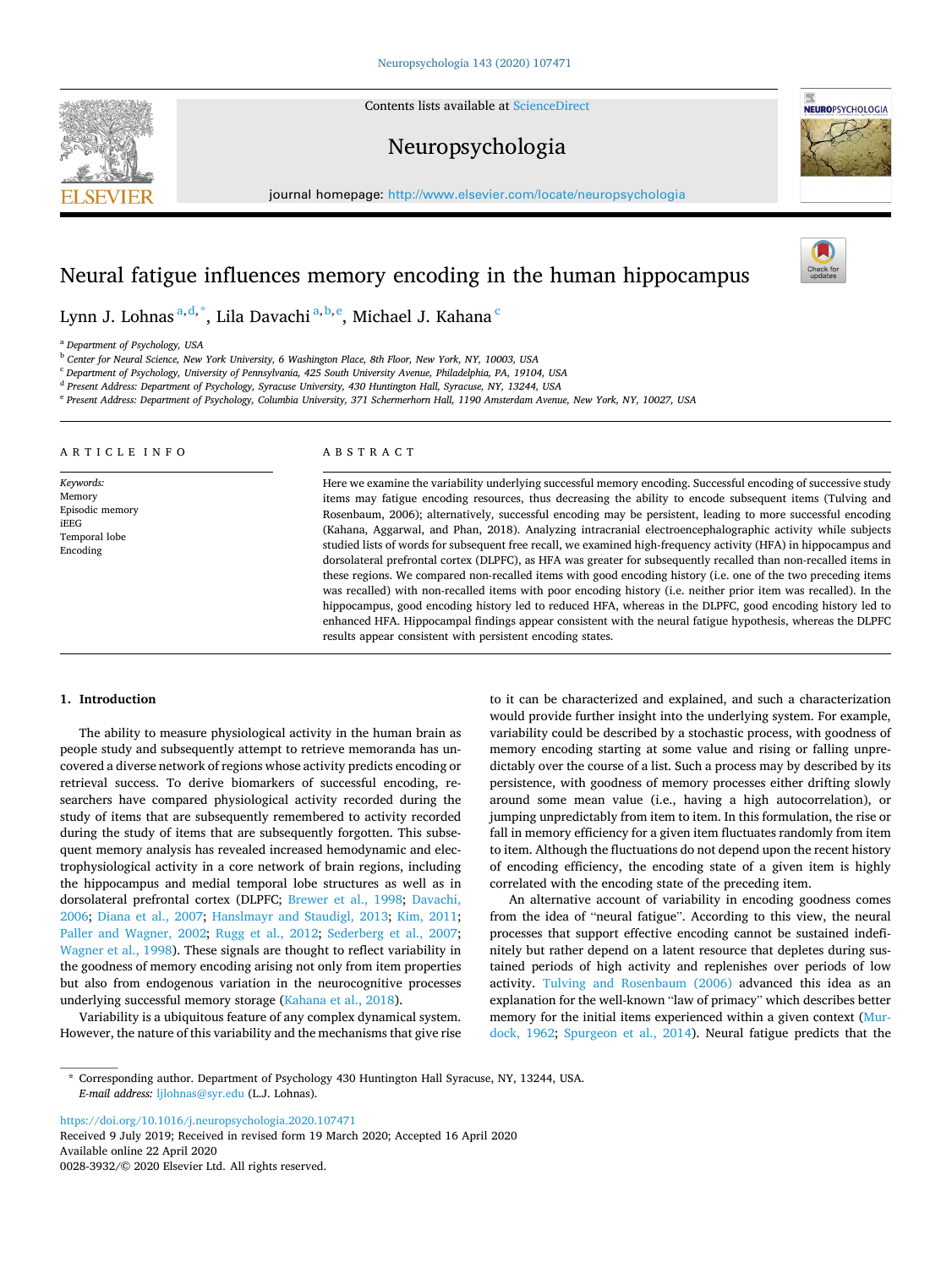encoding of a given item should be influenced by the past history of successful or unsuccessful encoding. A biomarker of the neural activity that is required to sustain good encoding should thus decline following a period of sustained successful encoding. Behaviorally, this may also lead to items being less likely to be successfully encoded.

In this study we attempt to distinguish between neural correlates of encoding goodness that are transitory, as predicted by the standard autoregressive model, and those that specifically reflect changes associated with the recent past history of encoding success, as predicted by a neural fatigue model.

#### **2. Materials and methods**

#### *2.1. Subjects*

We present novel analyses of intracranial electrophysiological recordings taken from patients undergoing invasive monitoring as treatment for drug-resistant epilepsy. Recordings from subdural grids and intraparenchymal depth electrodes were taken from patients who volunteered to participate in memory studies during their 1–3 week hospitalization. The clinical team determined the placement of electrodes entirely for purposes of seizure localization. Both the electrophysiological and the behavioral data were collected in a multi-center study from 2000 to 2017. Although portions of this dataset have been reported on previously (e.g., [Burke et al., 2014;](#page-6-0) [Long et al., 2017;](#page-6-0) [Merkow et al.,](#page-6-0)  [2015\)](#page-6-0), all of the analyses and results described here are novel. Data used in this report may be freely obtained from the cognitive electrophysiology portal at the University of Pennsylvania [\(http://memory.psych.](http://memory.psych.upenn.edu/Electrophysiological_Data)  [upenn.edu/Electrophysiological\\_Data](http://memory.psych.upenn.edu/Electrophysiological_Data)).

For the purpose of the present study we selected patients who had electrodes in at least one of our two regions of interest (ROIs): hippocampus and DLPFC. The clinical team determined the placement of electrodes entirely for purposes of seizure localization. In total, data were included from 223 subjects, each of whom contributed 1–8 testing sessions (96 contributed 1 session). Of these subjects, 131 had electrodes in hippocampus and 163 had electrodes in DLPFC. Our research protocol was approved by the institutional review boards at the University of Pennsylvania and our collaborating hospitals, and was carried out in accordance with the provisions of the World Medical Association Declaration of Helsinki. Informed consent was obtained from patients (or their guardians, in the case of teenage subjects). Our motivation for the sample size was simply to use every subject available from this multicenter study, producing large sample sizes for both subjects with hippocampal electrodes ( $N = 131$ ) and DLPFC electrodes ( $N = 163$ ).

# *2.2. Procedure*

Subjects studied lists of common nouns chosen at random and without replacement from a pool of high-frequency words. Fourteen subjects received 20-item lists; 145 received 12-items lists; 64 received 15-item lists. Following an orienting signal the computer displayed each list item. For subjects with 12-item lists, the orienting signal was watching the screen for 10s as centrally-placed numbers counted down from 10, 9, 8, ...to 1; for other subjects the orienting signal was  $a + sign$ on the screen for 1600 ms followed by an 800–1200 ms blank interstimulus interval (ISI). Following the orienting signal, each list item was displayed in capital letters for 1600 ms, followed by an 800–1200 ms blank ISI. The variation in the duration of the ISI served to decorrelate the physiological responses from successive word presentations ([Sederberg et al., 2007](#page-6-0)). Following the final list item, subjects were shown a series of arithmetic problems of the form  $A + B + C = ?$  where A, B, and C were randomly chosen digits in the set {1, …,9}. Subjects responded by typing the answer on a computer keyboard. Immediate feedback was given in the form of a high-pitched tone for correct entries and a low-pitched tone for incorrect answers. After performing this distractor task for 20 s a row of asterisks accompanied by a 300 ms tone

signaled the start of the recall period. Responses to the arithmetic problems were self-paced, and so a subject may have been in the middle of a problem when the distractor task ended. Following the distractor task, subjects were given a fixed amount of time to recall items aloud from the current list in any order: subjects with 12-items lists were given 30s for recall; all others were given 45s for recall. Vocal responses were digitally recorded and scored for analysis following each session [\(Sol](#page-6-0)[way et al., 2010\)](#page-6-0).

Subjects completed 6–25 lists per session. After excluding lists with no recalls (see Data Analysis), one session had 5 included lists, and 90% of included sessions had at least 14 lists.

# *2.3. Electrophysiology*

Intracranial electroencephalography (EEG) activity was recorded from subdural arrays (grids of 3 mm diameter contacts spaced 1 cm apart) or depth probes with 1 mm collar electrodes spaced 8 mm apart. EEG recordings were sampled at 256 – 1 KHz depending on the clinical center. Physiological and behavioral measures were synchronized using optically isolated pulses received from the testing computer on an additional recording channel. Signals were converted to a bipolar montage by differencing the signals between each pair of immediately adjacent electrodes on grids and depth electrodes [\(Burke et al., 2013](#page-6-0)). The resulting bipolar signals were treated as new virtual electrodes and are referred to as such in the remainder of the text.

Images with the electrode placements on individual patient brains were created by coregistering a computed tomography (CT) scan with a preoperative magnetic resonance image (MRI). The electrodes were manually identified using the postoperative CT scans. These images were then normalized to a standardized brain in MNI space (Maldjian [et al., 2003](#page-6-0)). The MNI coordinates were then transformed to Tailarach space ([Lancaster et al., 2000\)](#page-6-0), and Tailarach coordinates were used to determine the side of each electrode as well as the Brodmann areas of cortical electrodes. Cortical electrodes in Brodmann areas 9 and 46 defined the DLPFC region of interest. For depth electrodes implanted in the temporal lobe, an experienced clinician reviewing CT scans and MRIs labeled anatomic locations.

Electrodes were positioned by clinical teams to identify seizure foci and functional brain regions to guide potential resective surgery. As a result, most electrodes were usually placed in temporal cortex, but many electrodes were also placed in the hippocampi and frontal, occipital, and parietal cortices. Because the clinical procedure of identifying seizure foci entails placing electrodes in any region that is potentially epileptogenic, the majority of recordings come from brain regions outside the area that is eventually determined to be involved in seizures [\(Jacobs and](#page-6-0)  [Kahana, 2010\)](#page-6-0).

# *2.4. Data analysis*

To eliminate electrical line and equipment noise, data were notchfiltered on-line at 50 or 60 Hz with a Butterworth filter with zero phase distortion. Power was calculated during each word presentation (0–1600 ms post-onset) with a 1000 ms buffer on either side. The Morlet wavelet transform with a wave number of 6 was used to compute spectral power as a function of time. Following previous studies, we defined wavelets at 46 log-spaced frequencies between 2 and 100 Hz, but here only report results for HFA, 44–100 Hz ([Long et al., 2014](#page-6-0); [Long](#page-6-0)  [and Kahana, 2015\)](#page-6-0). After calculating power values at each electrode and frequency value, we then log transformed the power values. Next, we Z-scored the values across all events and mean time within a session, separately at each frequency and electrode. Finally, we took the mean across time points and frequency values contained within the HFA range.

To ensure reliable statistics from each subject, we required that each subject contribute at least 10 observations per session for each of the four behavioral conditions of interest: good encoding versus poor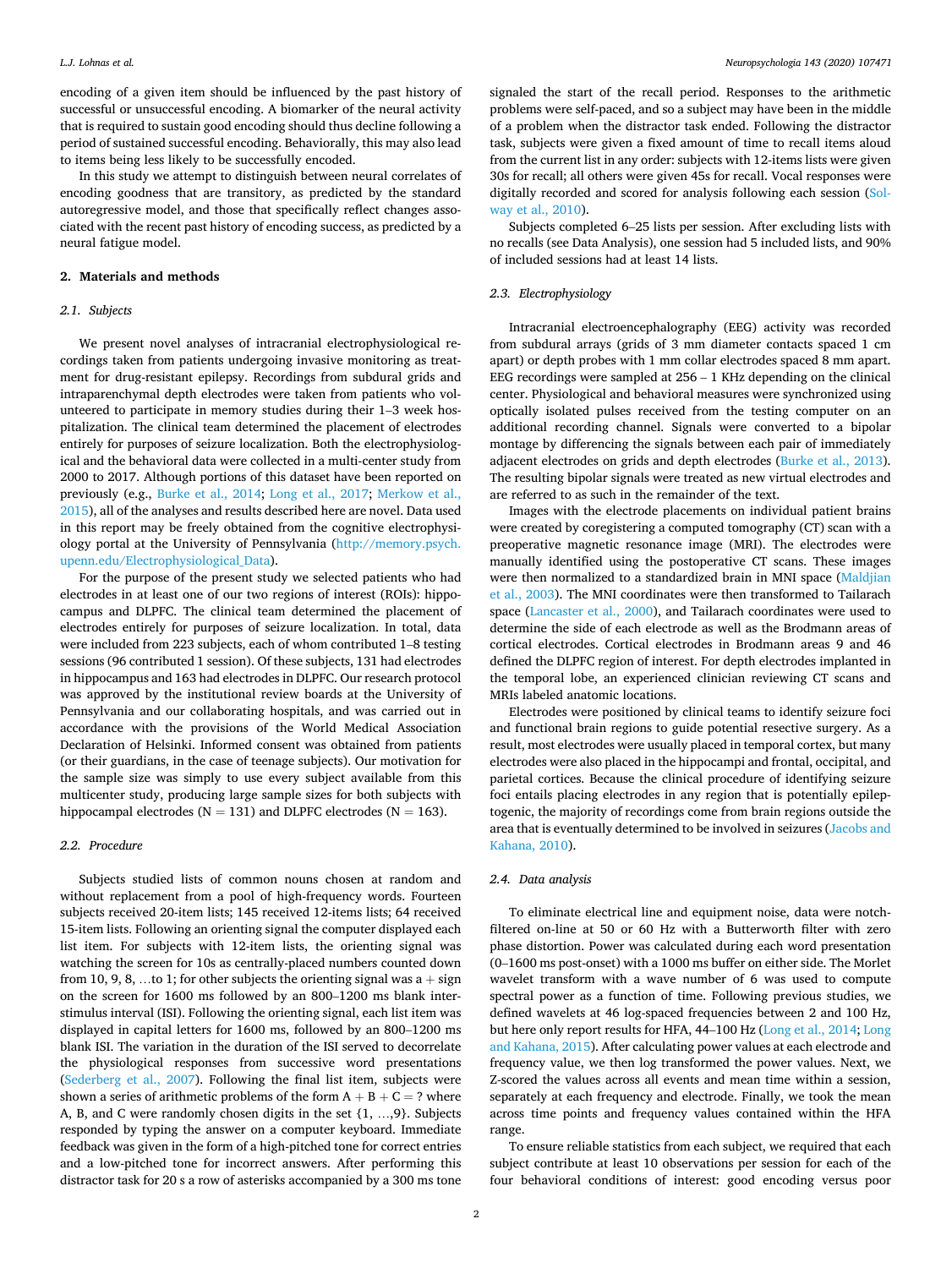<span id="page-2-0"></span>encoding (i.e. whether an item was successfully recalled), each considered with good versus poor encoding history (i.e. whether at least one of the prior two items was recalled). In addition, any lists with no remembered items were excluded from analysis. These criteria led to the exclusion of 19 subjects. Requiring a minimum number of observations per session also led to the exclusion of individual sessions for individual subjects: 33 subjects had 1 session excluded, 6 had 2 sessions excluded, 3 had 3 sessions excluded, and 1 subject had 6 sessions excluded. In the behavioral analysis, we include the same sessions that were included for subjects, but nonetheless include recall from lists with no recalls, to highlight that memory performance was not at floor. Observations were collapsed across session for each subject, such that the number of observations per subject per condition were: good history, poor encoding: 20–564 (mean 130); poor history, poor encoding: 19–1197 (mean 210); good encoding: 21–760 (mean 141); poor encoding: 39–1734 (mean 340).

To determine significance for a pairwise comparison, for each subject and electrode, a *t*-statistic was generated through an unpaired *t*-test comparing the Z-scored HFA power between the two conditions. These tstatistics were averaged across electrodes within an ROI, creating a single t-statistic for each subject and ROI. The distribution of subject tstatistics was compared to zero using an unpaired *t*-test. To determine significance between pairwise comparisons, we extracted the distribution of t-statistics from each comparison, then compared them using a paired *t*-test.

For the final analysis the interaction of encoding history with serial

position, we quantified the primacy effect in the aggregate data by comparing the change in recall performance across successive serial positions. This analysis showed that recall performance significantly decreases with each successive pair of SPs (t (222)*>*3, p *<* .001) until positions 5 vs. 6 (t  $(222) = 1.15$ , p  $> .2$ ). Thus, we compared HFA collapsed across early list positions 1–4 to HFA collapsed across the same number of mid-list positions, i.e. 5-8. We included sessions with at least 10 items in each considered condition. This analysis included a subset of the primary analyses: 126 subjects with DLPFC electrodes and 109 subjects with hippocampal electrodes.

# **3. Results**

According to a standard view of variability in encoding efficacy, periods of good encoding will tend to be persistent, with encoding states that lead to successful subsequent recall tending to be followed by further good encoding states. In contrast, according to a neural fatigue account, extended periods of good encoding will tend to deplete neural resources thus making subsequent epochs more likely to be poorly encoded. To evaluate these hypotheses, we examined HFA in the localfield potential across two regions of interest within the core verbal memory network: hippocampus and DLPFC. We chose to examine HFA because of its strong correlation with the firing rates of individual neurons in both human and non-human animals ([Hirabayashi et al.,](#page-6-0)  [2014;](#page-6-0) [Manning et al., 2009\)](#page-6-0). Furthermore, previous research has established hippocampus and prefrontal cortical HFA as biomarkers of



**Fig. 1.** Experiment design, behavioral performance, and high frequency activity (HFA) as a biomarker of good encoding. (For interpretation of the references to color in this figure legend, the reader is referred to the Web version of this article.)

- a. Subjects studied lists of common nouns which they subsequently freely recalled after a distractor-filled delay interval. Each item was retroactively labeled according to two variables: 1) successful encoding, based on whether the item was subsequently recalled (black for good and light gray for poor); 2) successful recent encoding history, based on whether either of the two preceding items were recalled (dark green for good encoding history and light green for poor encoding history).
- b. Probability of recall as a function of serial position, partitioned on the basis of list-length: 12 (N = 145), 15 (N = 64), 20 (N = 14). Error bars indicate  $\pm 1$  SEM.
- c. HFA in hippocampus and dorsolateral prefrontal cortex (DLPFC). HFA is a biomarker of good encoding, being significantly greater for items that were subsequently recalled (good encoding) in comparison to items that were subsequently not recalled (poor encoding). Asterisks indicate significance between groups, with the color corresponding to the region referenced in the figure legend (\*\*\*p *<* .001).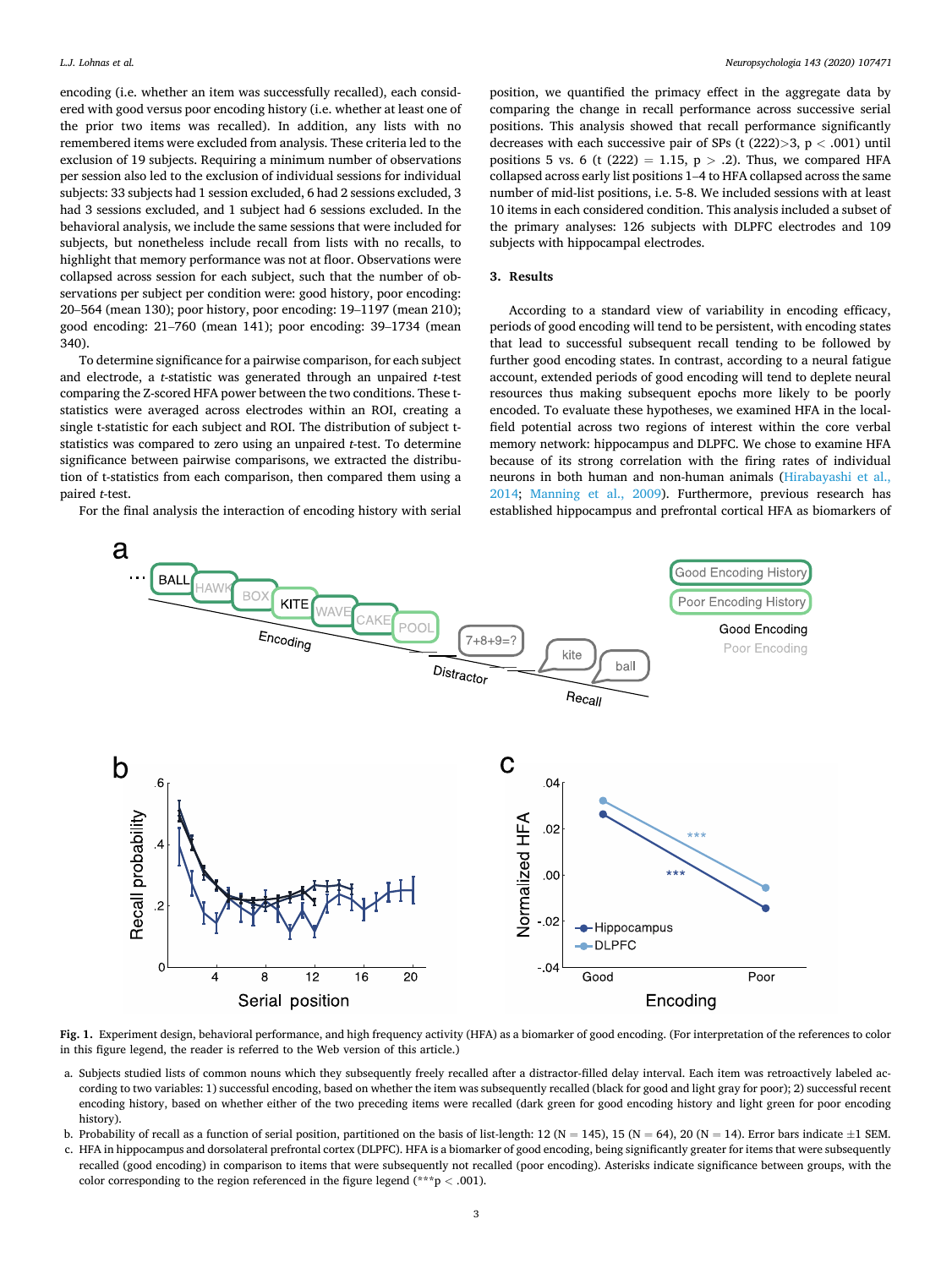good memory encoding in humans [\(Long et al., 2014; Long and Kahana,](#page-6-0)  [2015\)](#page-6-0).

Here we compared HFA as subjects encoded lists of items for subsequent free recall ([Fig. 1](#page-2-0)a and b). We found significantly higher HFA during encoding of items that were subsequently recalled than during encoding of items that were not recalled [\(Fig. 1c](#page-2-0)), both in the hippocampus (t(130) = 4.74,  $p < .001$ ) and in DLPFC (t(162) = 4.10,  $p <$ .001). We thus interpret greater HFA in these regions as a biomarker of good memory encoding.

Having established HFA in hippocampus and DLPFC as biomarkers of good memory encoding, we next sought to characterize how these biomarkers vary over time during encoding. For each item we defined two variables: whether it was subsequently recalled and whether at least one of the prior two words was subsequently recalled [\(Fig. 1](#page-2-0)a). The former measure is a surrogate for successful current encoding, while the latter measure is a surrogate for successful encoding history. To condition memory encoding on a *history* of prior successful encoding one would ideally like to use a recency-weighted measure of encoding success, such that more recent encoding success indicates greater neural fatigue. For instance, one could argue that the neural resources required to encode a given item *i* would be more depleted if only item *i*-1 was encoded successfully than if only item *i-*2 was encoded successfully. However, under the assumption that the encoding success of both of the prior items should influence encoding of the current item, combined with short lists of items and discrete observations, a multi-item window approach is more parsimonious. That is, although a larger time window of encoding history (e.g. considering the history of the prior 3 items) confers the advantage of more precisely estimating encoding goodness by averaging over more items, it is more challenging to argue that a more distantly encoded item (e.g. *i*-3) would influence encoding success of the current item. A smaller window (e.g. considering just the prior 1 item) restricts the focus on the most relevant epoch just preceding the target item. Thus, we define encoding history based on encoding success of the prior two items.

Having established measures of successful encoding and successful encoding history, these two variables enable us to distinguish between the autocorrelated and the neural fatigue accounts of encoding success. The two aforementioned accounts make differential predictions regarding items with good encoding history yet poor encoding: According to the neural fatigue account, this reflects a depletion in neural resources, thus hindering the encoding of the current item; according to the autocorrelated account, this situation arises due to fluctuations in

good or poor encoding states. Thus, the neural fatigue account predicts that a good encoding history should reduce HFA for non-recalled items. In contrast, the autocorrelated account predicts that HFA for nonrecalled items should be greater with a good encoding history, as these items with good encoding should have higher HFA. Fig. 2 presents representative signals recorded during individual word lists. In these example lists, filled markers denote subsequently remembered items whereas open markers denote subsequently forgotten items; larger markers denote good encoding history whereas smaller markers denote poor encoding history. In the hippocampal electrode examples, when there is a transition from a good to poor encoding state (such that an item has poor current encoding but is preceded by a good encoding history), this coincides with a sharp decrease in HFA (green arrows). This is consistent with a neural fatigue account, whereby a good encoding state, reflected both by successful subsequent recall and greater HFA, cannot be maintained for extended periods of time. In contrast, fluctuations in DLPFC HFA from good to poor encoding states are not as drastic, and thus are more consistent with an autocorrelated process.

Going beyond single examples, we next quantified the extent of the changes in HFA for non-recalled items as a function of their encoding history. In the hippocampus, HFA for non-recalled items was signifi-cantly lower for items with a good than a poor encoding history ([Fig. 3;](#page-4-0) t  $(130) = 3.18$ , p = .002). This is consistent with the neural fatigue hypothesis which predicts that a recent history of successful encoding should deplete cognitive resources, thus leading the current item to be in a poor encoding state. As such, the item will not be recalled, and hippocampal HFA will be lower. In contrast, HFA in DLPFC trended towards being significantly greater for good vs. poor encoding history (t  $(162)$ = 1.90,  $p = .059$ ). Although we cannot consider this result definitive, it aligns most closely with the autocorrelated account of encoding variability. If the autocorrelation was strong, then the prior encoding state should persist into the current encoding state. As a result, even if an item were not recalled, it would nonetheless exhibit greater HFA if it were preceded by a good encoding history than a poor encoding history. In the case of weaker autocorrelation, where successful memory encoding is highly variable from item to item, encoding history may have little influence on HFA of the current item, and thus HFA would not differ with encoding history.

To further query HFA differences in encoding history between hippocampus and DLPFC, we asked whether there was an interaction between these regions. As a conservative estimate of this interaction, we



#### Hippocampus а

**Fig. 2.** Modulations of high-frequency activity (HFA) by encoding state. a. Examples of HFA in single hippocampal electrodes exhibiting activity consistent with a neural fatigue process in a single list. The top panel is from an electrode from left hippocampus, and the bottom panel is from an electrode in right hippocampus. b. Examples of HFA in a single DLPFC electrodes exhibiting activity consistent with an autocorrelated process in a single list. The top panel is an electrode from right Brodmann Area (BA) 9, and the bottom panel is an electrode from left BA9. (For interpretation of the references to color in this figure legend, the reader is referred to the Web version of this article.)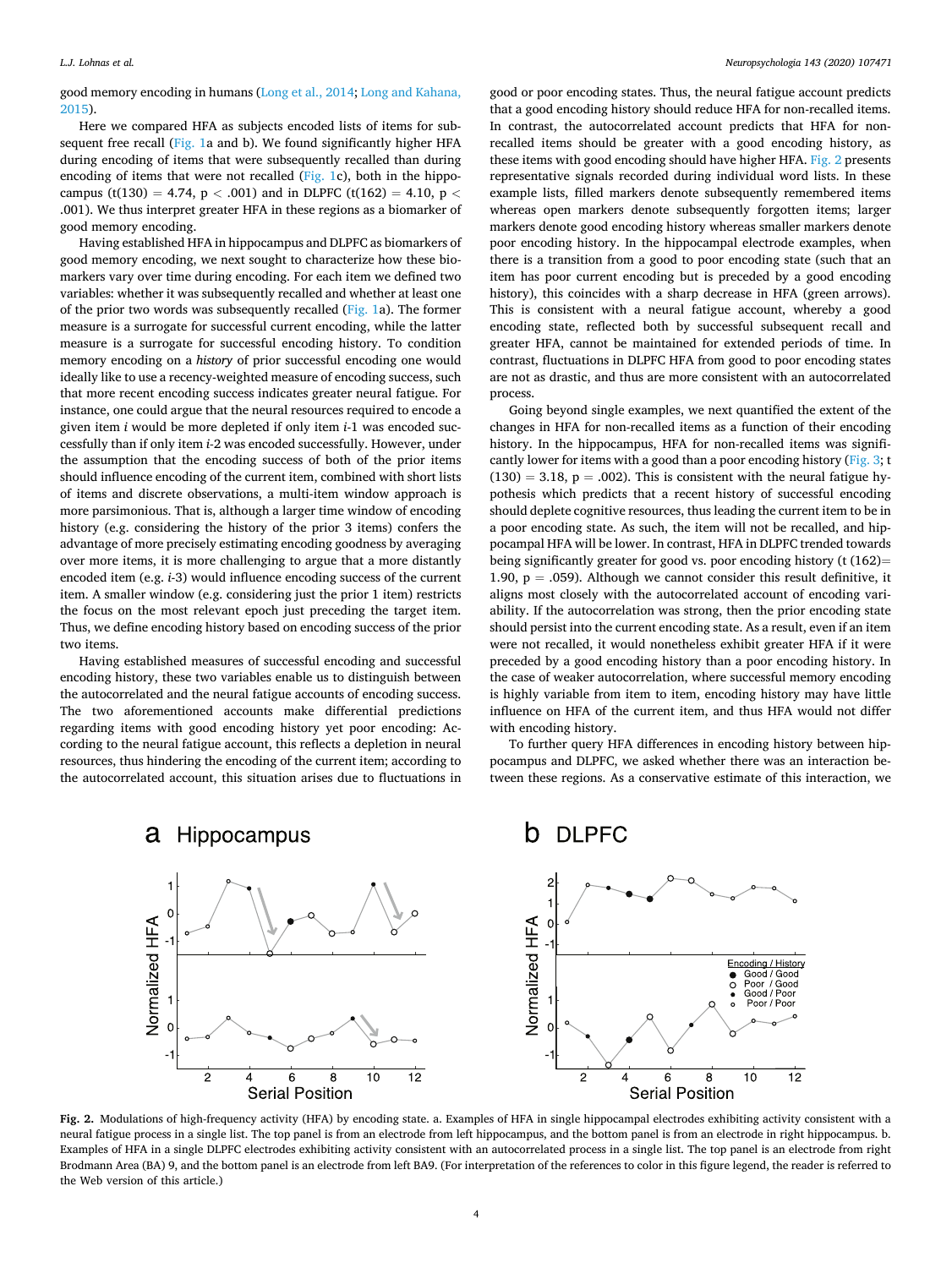<span id="page-4-0"></span>

**Fig. 3.** Modulations of high-frequency activity (HFA) by encoding history for nonrecalled items. In the hippocampus, HFA is significantly greater for items with poor encoding history than good encoding history ( $N = 131$ ). The dorsolateral prefrontal cortex (DLPFC) shows a trend toward greater HFA for items with good than poor encoding history ( $N = 163$ ). Solid lines and filled circles indicate values across all subjects who had electrodes in either region. Dashed lines and open circles indicate values in the same regions when calculated for the subset of subjects who had electrodes in both regions (N  $=$ 71). Asterisks indicate significance between conditions for each brain region, for all subjects, with the color corresponding to the region referenced in the figure legend ( $p < .06$ ,  $p > .005$ ). (For interpretation of the references to color in this figure legend, the reader is referred to the Web version of this article.)

only considered those subjects who had electrodes in both hippocampus and DLPFC. In this subgroup ( $N = 71$ ), we observed main effects of region with greater hippocampal HFA for items with a poor than good encoding history (t(70) = 3.34,  $p = .001$ ), and in DLPFC there was a trend towards greater HFA for items with a good encoding history (t  $(70) = 1.52$ ,  $p = .13$ ). We also found a significant interaction between regions (t(70) = 3.31, p = .001), due to greater HFA for nonrecalled items with a poor encoding history in hippocampus but not in DLPFC. These results indicate that neural activity in the human hippocampus aligns most closely with the predictions of the neural fatigue account, whereas neural activity in the human DLPFC aligns most closely with predictions of the autocorrelated encoding account.

The neural fatigue account helps to explain why encoding may be unsuccessful, and in particular why encoding is generally worse following the first few items in a new context, termed the "law of primacy" or primacy effect [\(Murdock, 1962](#page-6-0); [Spurgeon et al., 2014\)](#page-6-0). In the current study of free recall, the primacy effect manifests as greater recall probability for items in early serial positions [\(Fig. 1](#page-2-0)b). Although the above HFA analyses collapse across serial positions, we examined HFA differences in encoding history as a function of serial position as recommended by one of our paper's referees. Prior work has revealed neural correlates of primacy, with several brain regions exhibiting greater HFA for early serial positions irrespective of encoding success ([Sederberg et al., 2006](#page-6-0); [Serruya et al., 2014\)](#page-6-0). Thus, we examined whether there was an interaction of encoding history with serial position; in other words, we examined whether the differences in HFA by encoding history for nonrecalled items was greater for early serial positions (1–4) versus mid-list serial positions (5–8). We did not find a significant interaction in either brain region (hippocampus:  $t(108) =$ 1.25,  $p > .2$ ; DLPFC: t (125) = 0.63,  $p > .2$ ) and thus tentatively conclude that our reported differences in HFA appear consistent throughout the encoding period. However, future work remains to characterize the state of HFA for early list items, a point we consider further in the Discussion.

#### **4. Discussion**

Our ability to form new memories varies over time, with periods of good encoding being interrupted by periods of poor encoding. By recording neural activity during the learning process we can identify biomarkers of this variability. Research using both non-invasive and invasive measures of human brain activity have identified reliable biomarkers of good memory encoding ([Davachi, 2006; Paller and Wagner,](#page-6-0)  [2002;](#page-6-0) [Sederberg et al., 2003](#page-6-0); [Wagner et al., 1998\)](#page-6-0). Intracranial EEG studies in particular have shown that in both hippocampus and DLPFC, HFA increases during the encoding of words that will be subsequently remembered as compared with those that are forgotten ([Long et al.,](#page-6-0)  [2014;](#page-6-0) [Long and Kahana, 2015\)](#page-6-0). Although there are several possible mechanisms that could give rise to these dynamics, we sought to test the hypothesis that sustained successful memory encoding will induce fatigue in the core memory network, and that this fatigue will appear as a subsequent drop in the good encoding biomarkers. An alternative to this neural fatigue hypothesis is the idea that goodness of encoding varies stochastically, being equally likely to rise or fall independent of the recent history of memory encoding. This prediction would arise if the biomarker followed an autoregressive process.

To test the neural fatigue and autoregressive hypotheses, we analyzed hippocampal ( $N = 131$ ) and DLPFC ( $N = 163$ ) HFA measured as neurosurgical patients studied lists of items for a subsequent recall test. We classified an item as having good encoding history if either one or both of the two preceding items was successfully recalled. We expected to observe higher HFA for recalled than for non-recalled items. The neural fatigue hypothesis predicts that HFA is more likely to decline than it is to rise following a sustained period of good encoding, and this would result in a failure to recall the subsequent item. This implies that non-recalled items with good encoding history would have lower HFA than those with a poor encoding history. Hippocampal HFA dynamics appeared consistent with this neural fatigue hypothesis, whereas HFA in the DLPFC did not align with these predictions, but rather followed the predictions of an autocorrelated goodness=of=encoding account (Fig. 3).

According to [Tulving and Rosenbaum](#page-6-0)'s (2006) neural fatigue account, the networks engaged during an item's first presentation fatigue when an item or components of that item are repeated. Thus, the primacy effect observed in free recall and other memory tasks arises from the lack of neural fatigue for the first few list items ([Murdock, 1962](#page-6-0); [Spurgeon et al., 2014\)](#page-6-0). Our primary analyses considered encoding history irrespective of serial position, and we did not find an interaction of encoding history with serial position. This suggests that primacy items alone do not drive encoding history effects. As another approach to query neural activity of early list items, it may also be informative to examine the period immediately preceding list onset. Although during this time, presumably neural encoding resources have not yet been depleted, other differences in the cognitive operations confound this comparison.

The neural fatigue hypothesis also provides an explanation for the build-up and release of proactive interference exhibited in lists of items from the same semantic category [\(Loess, 1967](#page-6-0); [Wickens, 1970\)](#page-6-0); items drawn from the same category share many stimulus features, thus imposing similar demands on encoding and fatiguing encoding processes. Here we examined neural fatigue within each list yet not across lists, as the across-list analyses are beyond the scope of the present study and design. However, examining predictions of neural fatigue across time scales would be a valuable future direction.

The neural fatigue hypothesis also provides intuition in the more extreme case in which an item itself is repeated within a list [\(Tulving,](#page-6-0)  [2008\)](#page-6-0), as the neural resources needed for a repeated item's encoding may have been depleted from the item's first presentation. This explanation is consistent with findings that, following presentation of an item, repeating the item shortly thereafter leads to reduced neural activity in medial temporal regions including hippocampus [\(Stern et al., 1996](#page-6-0);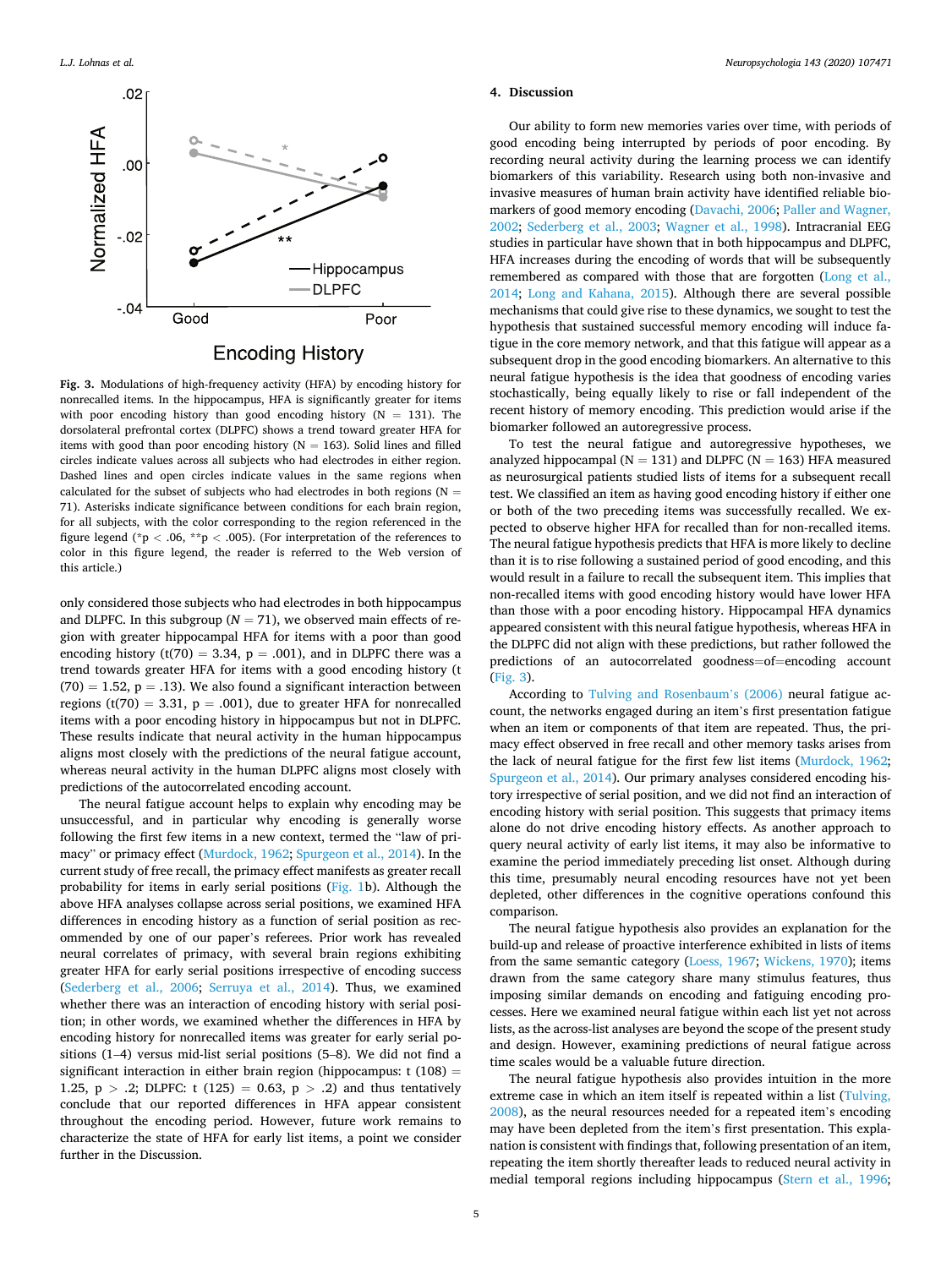<span id="page-5-0"></span>[Kirchhoff et al., 2000; Yassa and Stark, 2011; Lohnas et al., 2018](#page-6-0)). More broadly, this phenomenon of reduced or suppressed activity for repeated items, termed repetition suppression, has been hypothesized to reflect fatigue of neuronal processes (for a review see [Grill-Spector et al., 2006](#page-6-0)). Relevant to our measure of HFA, [Merzagora et al. \(2014\)](#page-6-0) examined HFA during the encoding of repeated items in a Sternberg short-term item recognition task. They found that HFA during the second occurrence of an item was markedly attenuated, consistent with our findings that decreases in HFA may reflect a depletion of resources to devote to a particular stimulus.

Although the current study did not involve item or category repetition, all of the items within a list share contextual features representing their overlapping temporal attributes and encoding task context ([Manning et al., 2011](#page-6-0); [Polyn et al., 2009](#page-6-0)). Further, subjects may automatically segment subsequences of items into meaningful "chunks" or events ([Clewett and Davachi, 2017](#page-6-0); [Farrell, 2012;](#page-6-0) [Zacks et al., 2001](#page-6-0)). Such structure, whether endogenously created or exogenously imposed, has been shown to modulate both encoding success ([Ezzyat and Davachi,](#page-6-0)  [2011;](#page-6-0) [Heusser et al., 2018](#page-6-0); [Kurby and Zacks, 2008](#page-6-0); [Speer and Zacks,](#page-6-0)  [2005\)](#page-6-0) as well as hippocampal activity [\(DuBrow and Davachi, 2014](#page-6-0); [Ezzyat and Davachi, 2011](#page-6-0), [2014](#page-6-0)). These findings provide support for our interpretation of hippocampal HFA dynamics as reflecting neural fatigue.

Our findings are also consistent with evidence suggesting that, during successful encoding, hippocampal activity is more likely to be in a good attentional state (Aly and Turk-Browne, 2016; [Uncapher and Rugg,](#page-6-0)  [2009\)](#page-6-0). In a complementary way, several studies have found that hippocampal activity is associated with guiding attention more efficiently based on previously encoded information ([Chun et al., 2011;](#page-6-0) [Goldfarb](#page-6-0)  [et al., 2016](#page-6-0); [Summerfield et al., 2006\)](#page-6-0). Taken together, this suggests that hippocampal HFA not only reflects the current encoding state but also reflects the influence of prior encoding states on the current encoding state.

Here we examined biomarkers of good and poor encoding during a free recall task. In line with studies that define good encoding based on successful subsequent memory performance ([Kim, 2011](#page-6-0); Paller and [Wagner, 2002\)](#page-6-0), we operationalized encoding history as successful memory of the preceding two items. However, the current encoding state may be influenced by other factors of encoding history, such as the duration of encoding history (i.e. the number of prior encoded items) or the time elapsed since that good encoding state took place. We did not wish to make strong assumptions of how these variables influenced the current encoding state, as if these assumptions were false, it would be challenging to discern whether they falsify the neural fatigue hypothesis or simply falsify our operationalization of encoding history. As noted in the Results section, we considered two items to be a reasonable tradeoff between considering a longer history of good encoding in lists with few recalled items and the narrower history considered by only the prior item. However, it will be important for future work to characterize neural fatigue according to different assumptions of encoding history.

Regardless of the assumptions of encoding history, the neural fatigue account assumes that periods of good encoding states fatigue neural resources, leading to worse encoding of an item following a good encoding state. This may lead to the intuition that if a given item is encoded successfully and recalled, then recall of the following item is *less* likely. Such an intuition may seem to contradict the finding in free recall that subjects are *more* likely to recall items successively from nearby serial positions, termed the temporal contiguity effect [\(Healey](#page-6-0)  [et al., 2019; Kahana, 1996](#page-6-0)). Whereas the contiguity effect relates temporal order at study with temporal order at retrieval, our analysis relates the nature of autocorrelated encoding states with subsequent memory irrespective of an item's position in the recall sequence. Indeed, an item's probability of being recalled may be influenced by prior recalled items (e.g. [Lohnas and Kahana, 2014](#page-6-0)), whereas nonrecalled items do not have these complications. In other words, the temporal contiguity effect can only be characterized using sequences of recalled items, yet our

analyses only considered the role of encoding history on nonrecalled items. In this way, we avoided issues of retrieval dynamics, and restricted our comparisons to the conditions where the neural fatigue account makes the strongest predictions: when neural resources are depleted, leading to poor encoding.

Measures of neural activity in the core neural memory network provide a window into the cognitive processes underlying successful encoding. By recording intracranial activity during memory encoding for subsequent free recall, we found that brain regions established as being modulated by encoding success are also modulated by a recent history of encoding success. Although both DLPFC and hippocampus exhibit standard increases in HFA that mark successful encoding, the hippocampus exhibits a unique signature consistent with Tulving's neural fatigue hypothesis. By defining an item's recent encoding history as at least one of the prior two items being recalled, hippocampal HFA of non-recalled items with a good encoding history was significantly lower than HFA for non-recalled items with a poor encoding history. According to the neural fatigue account, sustained periods of successful encoding and greater hippocampal HFA eventually fatigue local neural networks, thus leading to poor encoding and lower hippocampal HFA. These results provide the first neural evidence that the biomarkers of good memory encoding exhibit fatigue following successful encoding of prior items.

# **5. Declarations of interest**

None.

#### **Declaration of competing interest**

The authors have no competing interests to declare.

#### **CRediT authorship contribution statement**

**Lynn J. Lohnas:** Conceptualization, Formal analysis, Funding acquisition, Investigation, Methodology, Resources, Software, Validation, Visualization, Writing - original draft, Writing - review & editing. **Lila Davachi:** Funding acquisition, Project administration, Resources, Software, Supervision, Validation, Visualization, Writing - review & editing. **Michael J. Kahana:** Conceptualization, Data curation, Funding acquisition, Investigation, Methodology, Project administration, Resources, Software, Supervision, Validation, Visualization, Writing original draft, Writing - review & editing.

# **Acknowledgments**

We would like to especially thank Marijke Beulen, Joshua Jacobs and Mijail Serruya who carried out important preliminary analyses that informed our work. We also owe a special debt of gratitude to Endel Tulving, who suggested that we pursue this question and provided valuable discussion related to this work. We thank Blackrock Microsystems for providing neural recording and stimulation equipment. This work was supported by the DARPA Restoring Active Memory (RAM) program [Cooperative Agreement N66001-14-2-4032]; and National Institutes of Health [grant numbers MH106266, MH55687]. The views, opinions, and/or findings contained in this material are those of the authors and should not be interpreted as representing the official views or policies of the Department of Defense or the U.S. Government.

#### **References**

- Aly, M., Turk-Browne, N.B., 2016. Attention promotes episodic encoding by stabilizing hippocampal representations. Proc. Natl. Acad. Sci. Unit. States Am. 113 (4), E420–E429. <https://doi.org/10.1073/pnas.1518931113>.
- Brewer, J.B., Zhao, Z., Desmond, J.E., Glover, G.H., Gabrieli, J.D., 1998. Making memories: brain activity that predicts how well visual experience will be